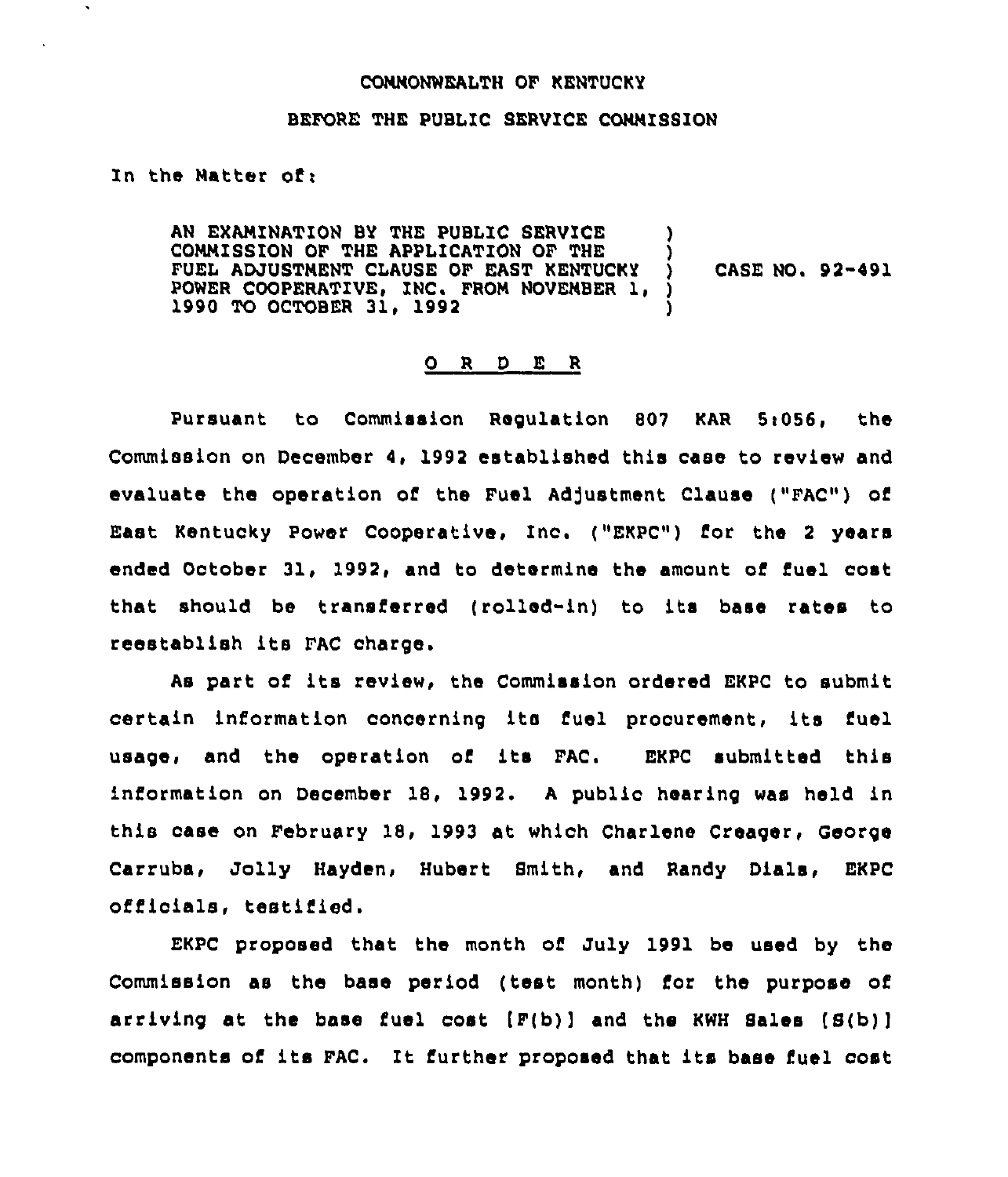be changed to 12,71 mills per KWH, the actual fuel cost for the proposed base period. EKPC's current base fuel cost is 13.02 mills per KWH.

 $\ddot{\phantom{a}}$ 

ln establishing the appropriate level of base fuel cost to be included in EKPC's rates, the Commission must determine whether the proposed base period cost per KWH is representative of the level of fuel cost currently being experienced by EKPC. The Commission's review of generation mix, generation unit outages, and generation unit availability discloses that the month of July 1991 is a reasonably representative generation month for EKPC. The analysis of EKPC's monthly fuel clause filings showed that the actual fuel cost incurred for the 2-year period in question ranged from a low of 11.38 mills per KWH in April 1992 to a high of 12.71 mills per KWH in July 1991, with an average cost for the period of 12.63 mills per KWH. 8ased upon this review, the Commission finds that EKPC has complied with Commission Regulation 807 KAR  $5:056$  and that the proposed base period fuel cost of 12.71 mills per KWH should be approved.

The Commission, having considered the evidence of record and being otherwise sufficiently advised, finds that:

1. EKPC has complied with the provisions of 807 KAR 5:056.

2. The test month of July 1991 should be used as EKPC's base period for this review.

3. EKPC's proposed base period fuel cost of 12.71 mille per KWH should be approved.

 $-2-$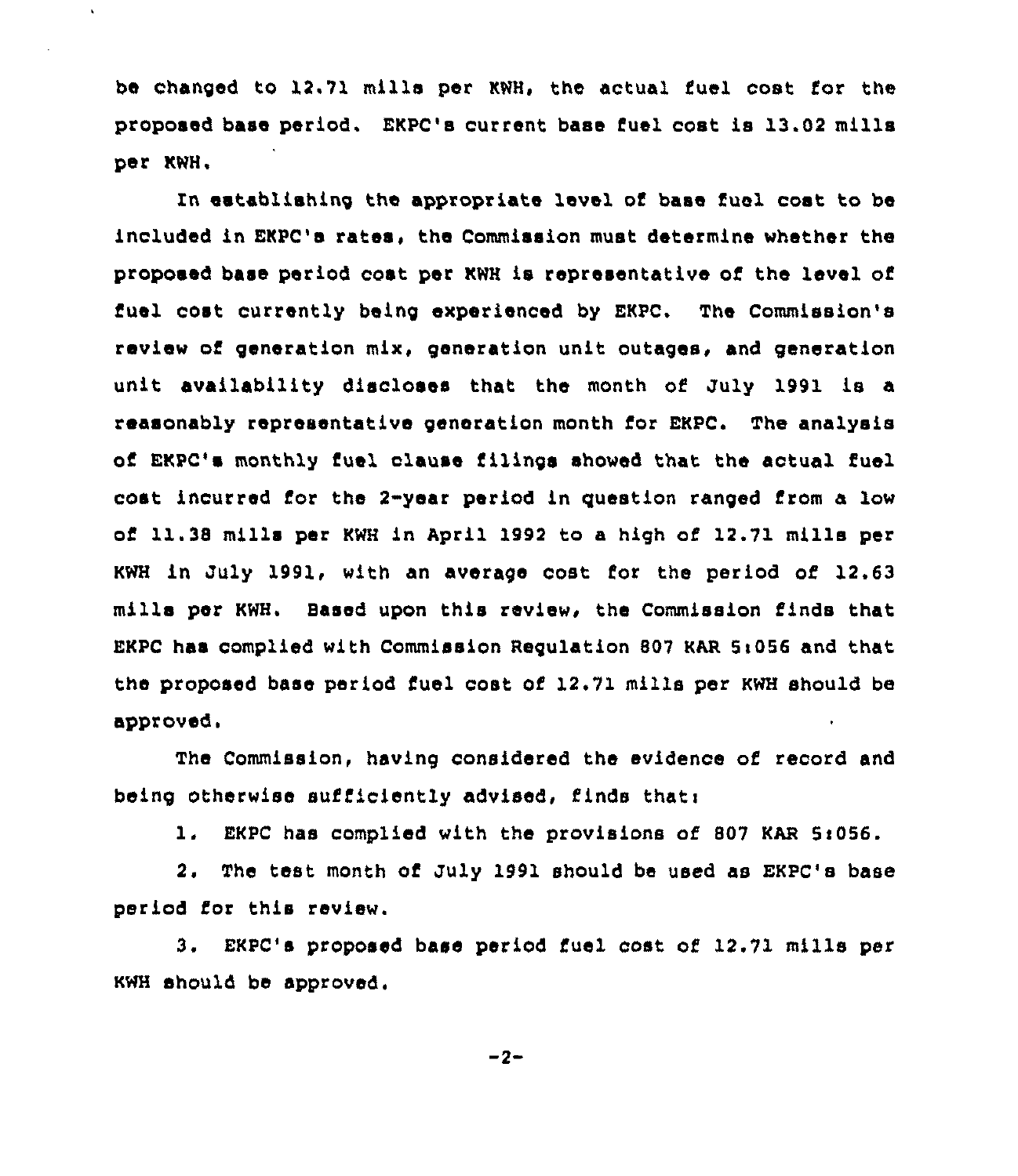4. The establishment of a base fuel cost of 12.71 mills per KWH requires a transfer (ro11-in) of <.31> mills per KWH from the FAC rate to EKPC's base rates and can best be accomplished by a uniform decrease in all energy rates.

5. The rates and charges in Appendix <sup>A</sup> are designed to reflect the transfer (roll-in) to base rates of the differential between the old base fuel cost of 13.02 mills per KWH and the new base fuel cost of 12.71 mills per KWH.

6. The rates in Appendix A, attached hereto and incorporated herein, are fair, fust and reasonable and should be approved for service rendered on and after May 1, 1993.

7. For service provided on or after May 1, 1993, EKPC should use a FAC rate based on a base fuel cost of 12.71 mills per KWH.

IT IS THEREFORE ORDERED that:

 $\ddot{\phantom{a}}$ 

1. The charges and credits applied by EKPC through the FAC for the period of November 1, 1990 through October 31, 1992 be and they hereby are approved.

2. EKPC's proposed base fuel cost of 12.71 mills per KWH be and it hereby is approved.

3. The rates and charges in Appendix <sup>A</sup> are fair, fust and reasonable and are approved for service rendered on and after May lg 1993.

4. For service provided on or after May 1, 1993, EKPC shall use a FAC rate based on a base fuel cost of 12.71 mills per KWH.

 $-3-$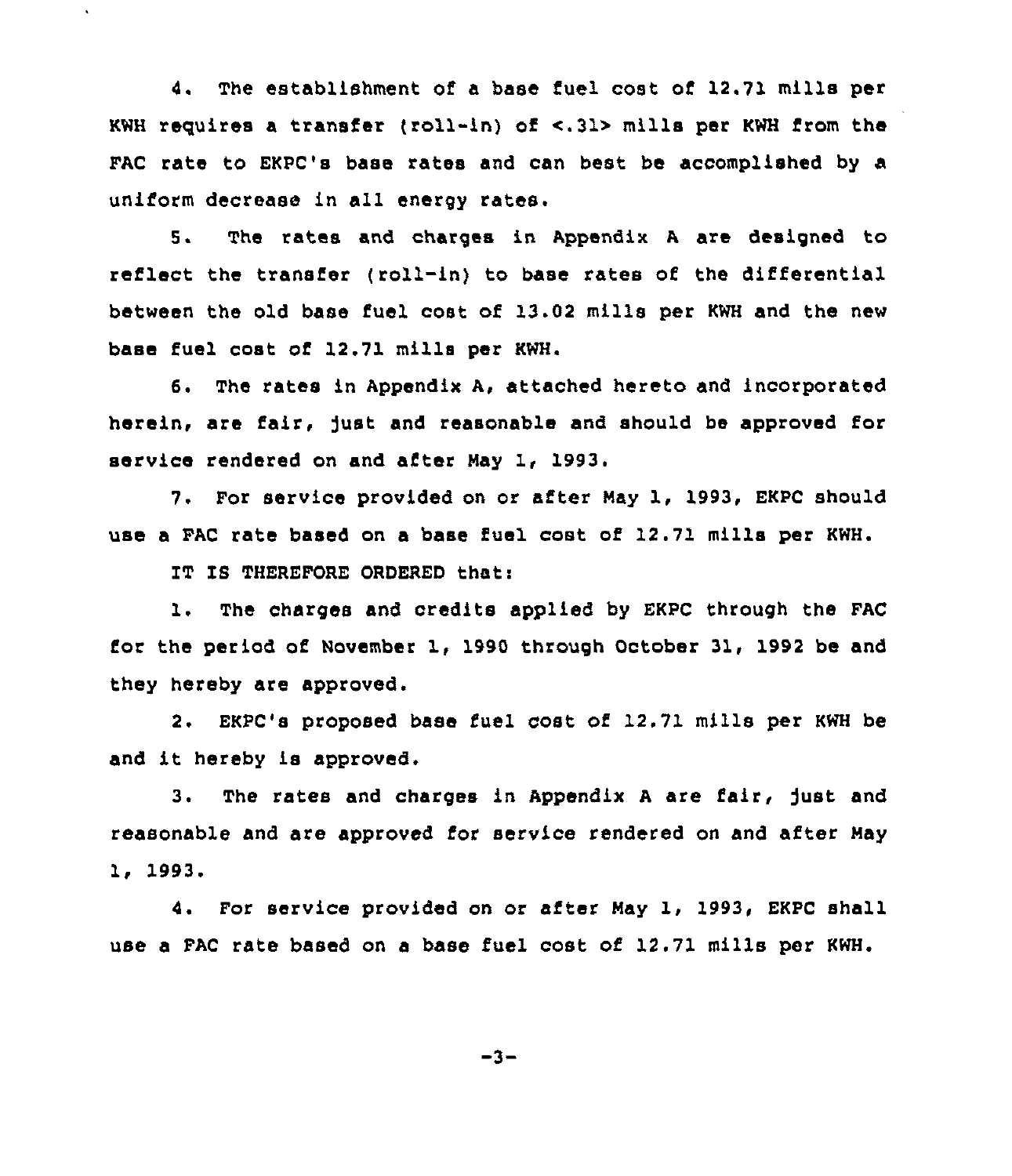5. Within 30 days from the date of this Order, EKPC shall file with this Commission its revised tariff sheets setting out the rates approved herein.

Done at Frankfort, Kentucky, this 5th day of April, 1993.

PUBLIC SERVICE CONNISSION

PUBLIC SERVICE COMMISSION

(UC) Due

Commissione

ATTEST:

 $100$  $\overline{\phantom{a}}$ 

Executive Director